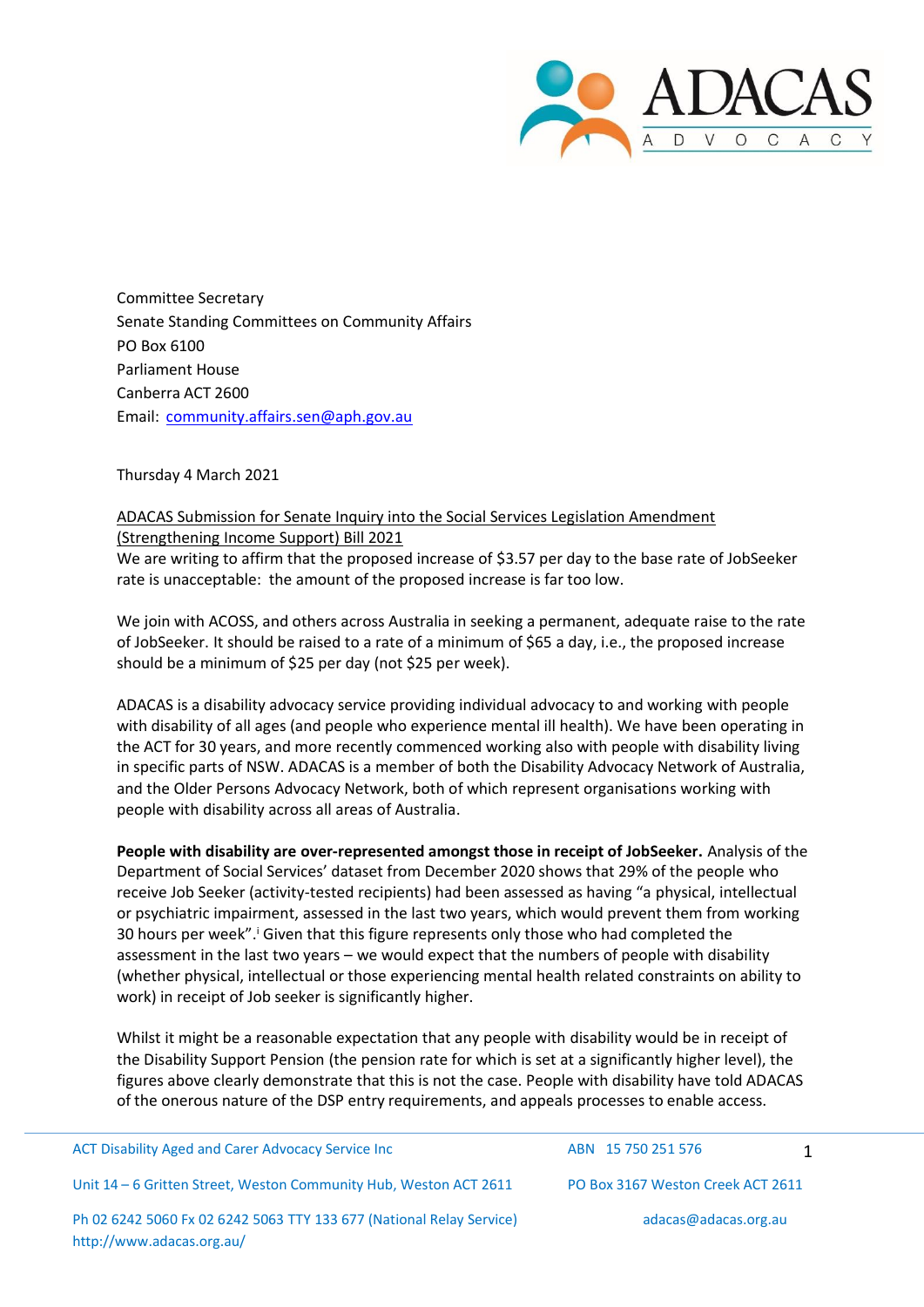The progressive tightening of the Disability Support Pension criteria over the last decade or more (changes to impairment tables and the capacity to work assessment expectations) has meant a decrease in the numbers of people in receipt of the Disability Support Pension (DSP) since 2012<sup>ii</sup>. Through the same period of time, there has been a marked increase in the number of people who are in receipt of Job Seeker (previously known as Newstart).<sup>iii</sup>

Living with disability chronic conditions or mental ill health, can be expensive<sup>iv v vi</sup>. Whilst the National Disability Insurance Scheme can assist some people (with costs for support, assistive technology, or vital therapies), NDIS participants form only approx. 10% of people with disability in Australia (there are approximately 4.4 million people with disability in Australia<sup>vii</sup>, of which 430,000<sup>viii</sup> are current NDIS participants). Even then – many people with disability have cooccurring illnesses or episodic conditions, for which treatments may be needed, and for which there may also be out of pocket costs.

Before the Coronavirus supplement, the last rise (in real terms) in what was then called Newstart base rate was in March 1994<sup>ix</sup>. The cost of living has risen substantially over the last 25 years. The rate of Newstart, now JobSeeker has not kept pace.

Post the coronavirus supplement (which ends 31 March) – a return to a JobSeeker rate which is barely above the Newstart rate (approximately \$44 rather than \$40 a day) would require people to return to living below the poverty line<sup>x</sup>. Research from ACOSS and UNSW in 2018 stated that "those experiencing poverty at the highest rates are those relying on government allowances"<sup>xi</sup>, Newstart (JobSeeker by an earlier name) and Youth Allowance being specifically cited<sup>xii</sup>.

Whilst some people on JobSeeker do receive supplementary payments, the additional amounts can be as low as \$37.40 for a single person for a fortnight (pension supplement to assist with utilities, bills and ratesxiii) or \$139.60 per fortnight for a single person living alone (rental assistancexiv). This rental rebate is insufficient given increasing housing costs (as demonstrated in the recent Anglicare report on rental affordability)<sup>xv</sup>. Housing is a social determinant of health<sup>xvi</sup>: access to suitable and affordable housing is also one of the primary reasons that people with disability seek individual advocacy from ADACAS.

Poverty can impact very directly on an individual's health and wellbeing. As at January 2021, there are 13,170 people in receipt of JobSeeker in the ACT<sup>xvii</sup>. At ADACAS, we know people with disability who when receiving Newstart had to regularly choose between vital medications and food. We know other people with disability on Newstart who were too scared to turn on the heating (even in the depths of winter), as they cannot afford the gas or electricity bills. No-one should be having to make these choices in modern Australia.

In addition, as has previously been pointed out by Mr Ian Yates CEO of the Council of the Ageing (COTA), there are significant groups of people into their 50s and 60s who have found themselves in situations where they are needing to rely on Newstart payments for periods of years<sup>xviii</sup>. For older people, this impacts their financial security, and their health, both of which can mean increased costs to Government in the longer term. xix

We urge the Senate Inquiry to reject the current low proposed increase which will impact negatively on people's dignity and human rights, and to work with all parties, and Government to replace this with a minimum increase of \$25 per day.

| ACT Disability Aged and Carer Advocacy Service Inc                                                | ABN 15 750 251 576                |  |
|---------------------------------------------------------------------------------------------------|-----------------------------------|--|
| Unit 14 - 6 Gritten Street, Weston Community Hub, Weston ACT 2611                                 | PO Box 3167 Weston Creek ACT 2611 |  |
| Ph 02 6242 5060 Fx 02 6242 5063 TTY 133 677 (National Relay Service)<br>http://www.adacas.org.au/ | adacas@adacas.org.au              |  |